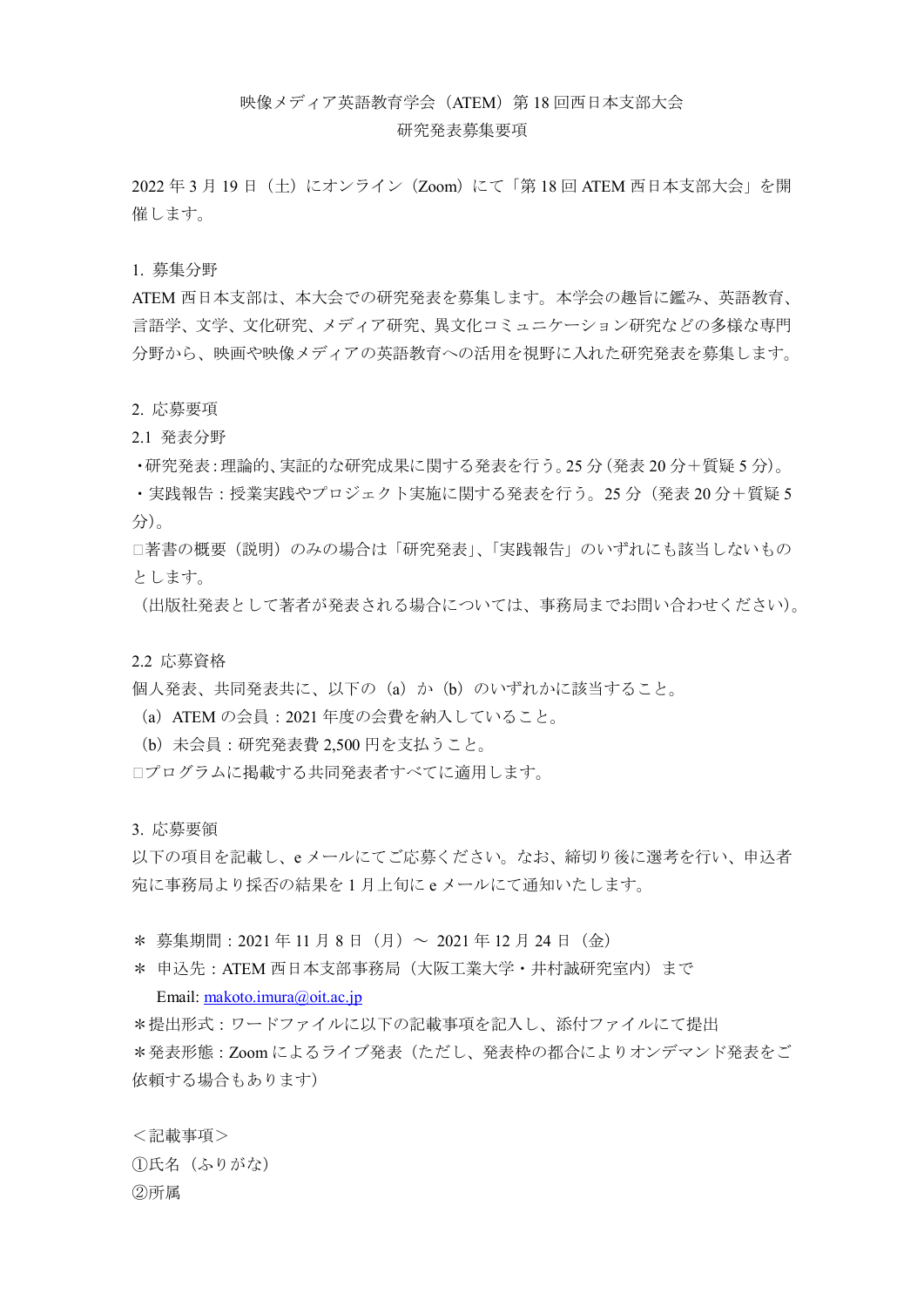③連絡先メールアドレス ④発表種別 ⑤発表題目 ⑥使用言語

⑦発表概要(日本語 800 字程度/英語 400 語程度)

(注)

発表タイトルは、漠然とした大きなタイトルではなく、映画や映像メディアを使って何をど う教えるのか、あるいは何がわかるのか等、発表の中身が見える具体的なものにしてくださ い。

「発表題目」もしくは「発表概要」のいずれかに、対象となる映像メディアの種類(例:映 画、TED、ニュースなど)や作品名·タイトル(例: Frozen, "To understand autism, don't look away"など)を含めていただきますようお願いいたします(対象映画が複数ある場合は、代 表的な映画を1つ選んで、「『タイタニック』などの用例を用いて・・・」などとしていただ ければ結構です)。

・・・・・・・・・・・・・・・・・・・・・・・・・・・・・・・・・・・・・・

About Applications for the 2021 Nishinihon Chapter Conference

Dear ATEM Members:

The 18th ATEM Nishinihon Chapter Conference will be held online (via Zoom) on March 19th, 2022.

1. Research areas

ATEM Nishinihon Chapter calls for papers focusing on the practical use of movies or multimedia for English education, based on various research areas such as language education, linguistics, literature, cultural research, media study and cross-cultural communication study.

2. Submission requirements

2.1 Presentation types

(1) Research presentation on theoretical or empirical studies (25 minutes, including 5 minutes of Q and A)

(2) Practical report on classroom activities or implementation of projects (25 minutes, including 5 minutes of Q and A)

Note: Presentations about a book (presenter's work) do not fall under (1) or (2). If you would like to make a presentation about your book as a representative of the publisher, please e-mail the ATEM Nishinihon Chapter Office [\(makoto.imura@oit.ac.jp\)](mailto:makoto.imura@oit.ac.jp).

# 2.2 Eligibility

To be eligible to present, the presenter (or in a group presentation, all of the presenters) must be either